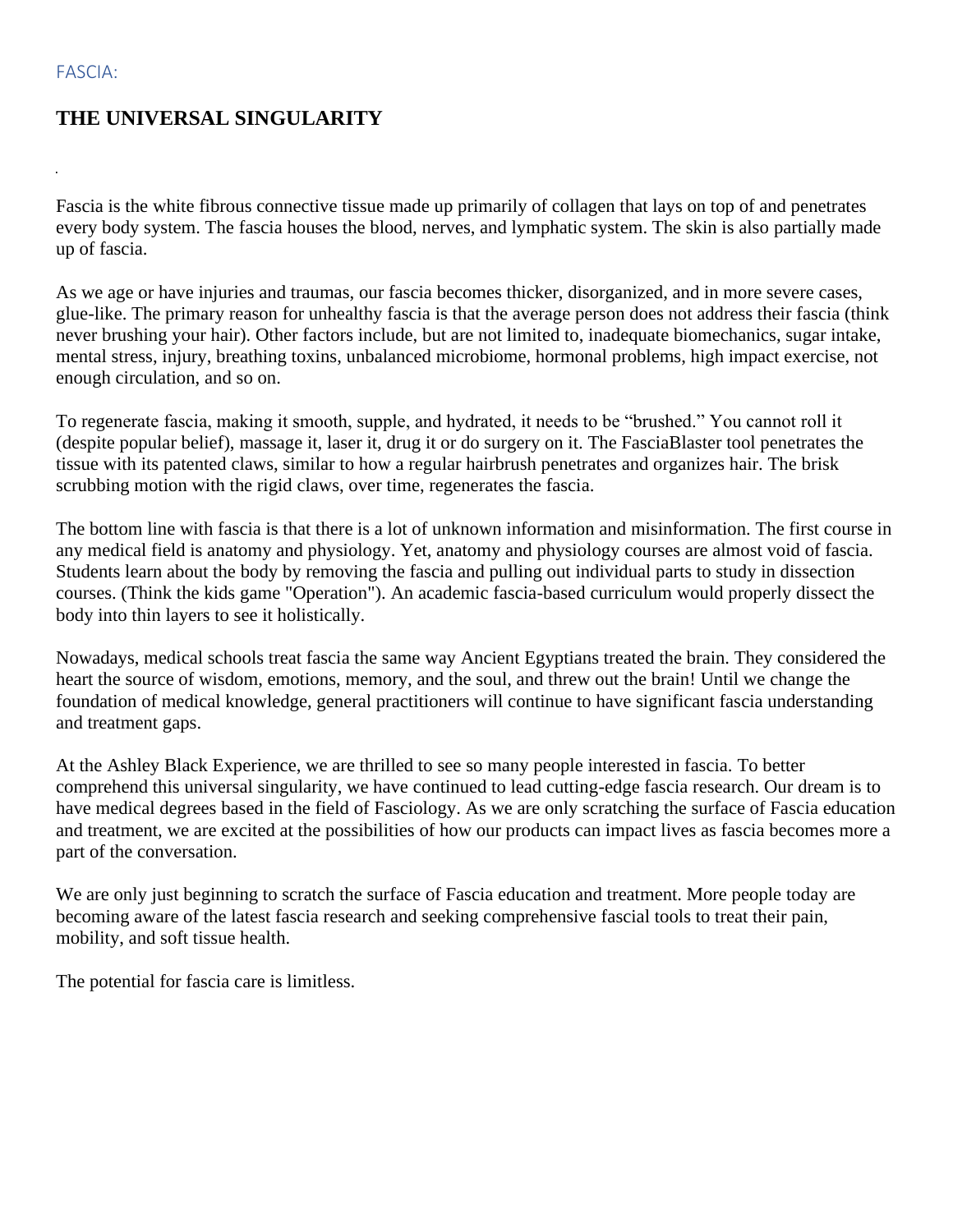## THERE ARE FOUR KINDS OF FASCIA IN THE HUMAN BODY:



STRUCTURAL FASCIA runs in thin sheets covering surfaces such as muscles and organs. Some of these sheets run from head to toe and hand to hand in long strips at various depths to form a "casing". Pictured here running in sheets below the skin, on top of the muscle and connecting to the bone.



INTERSTRUCTURAL FASCIA is a network of spiderweb-like fibers that penetrate inside the structures. Shown here, the fibers are penetrating the fat and the muscles.



VISCERAL FASCIA is the jelly-like fascia that surrounds our organs and is attached to all the other types of fascia in the abdomen. Not shown.